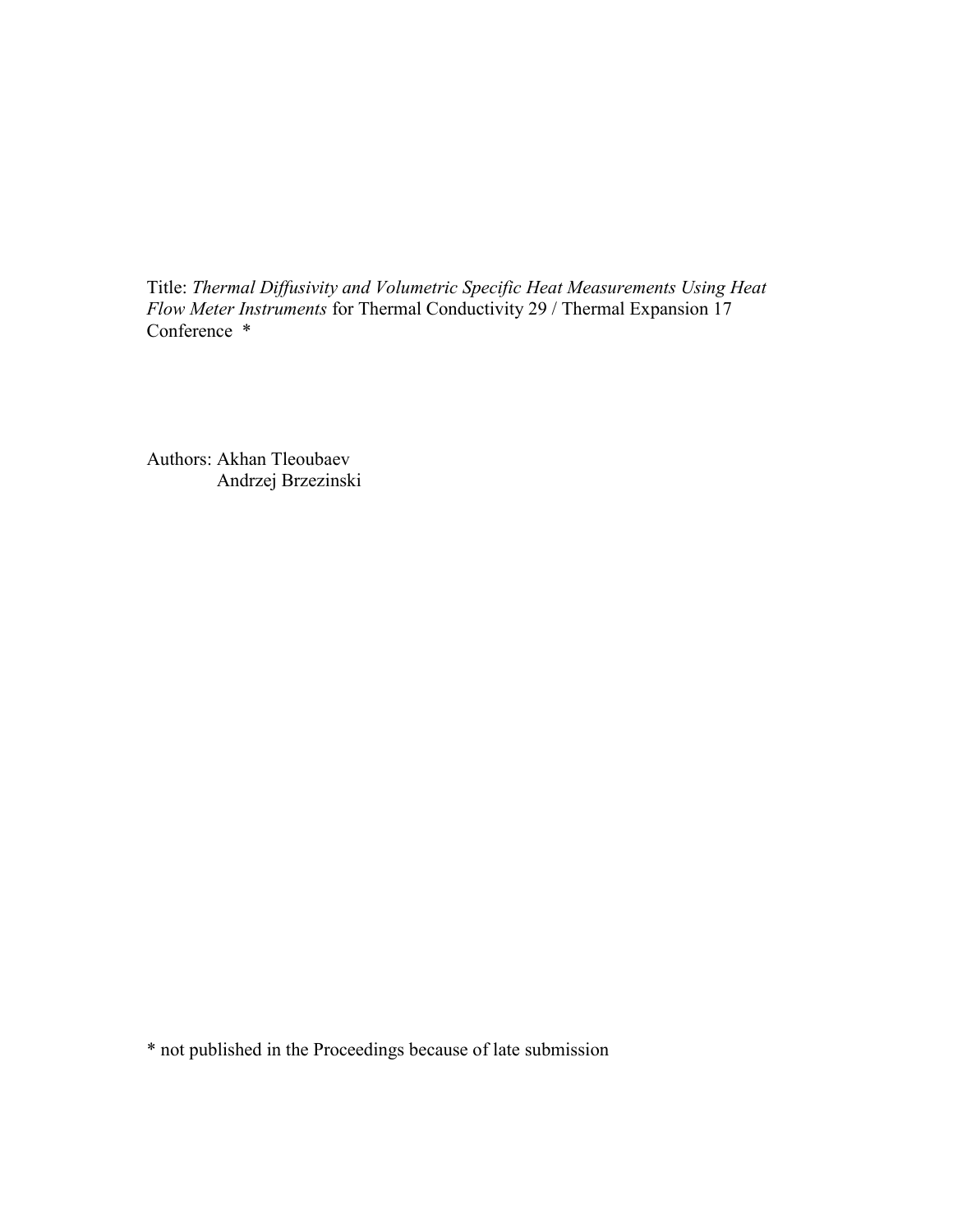## **ABSTRACT**

 $\frac{1}{2}$  ,  $\frac{1}{2}$  ,  $\frac{1}{2}$  ,  $\frac{1}{2}$  ,  $\frac{1}{2}$  ,  $\frac{1}{2}$  ,  $\frac{1}{2}$  ,  $\frac{1}{2}$  ,  $\frac{1}{2}$ 

Heat Flow Meter Method (ASTM C518, ISO 8301, EN 1946-3, etc.) instruments are the most widely used steady-state type of devices for thermal conductivity measurements. In computerized systems the heat flow meters' (transducers') signals can be recorded versus time. The recorded signals can give additional information about other important thermal properties of the samples – volumetric specific heat and thermal diffusivity.

Volumetric specific heat can be calculated simply from amount of the heat flow per square area absorbed by sample after switching instrument's plates' temperature set points from one (after reaching thermal equilibrium condition) to another (until reaching new thermal equilibrium condition) .

For thermal diffusivity calculations two unsteady state thermal problems solutions should be used: 1) with boundary conditions of  $1<sup>st</sup>$  kind (so-called ideal thermal contact, i.e. when thermal contact resistance is negligible) - for samples of low thermal conductivity, and 2) with boundary conditions of  $3<sup>rd</sup>$  kind (in presence of thermal contact resistance) - for samples of moderate thermal conductivity. After reaching so-called "regular regime" thermal diffusivity of the specimen can be calculated using slopes of the graphs of logarithms of the heat-flowmeters'signals versus time (slopes of their linear part) during the process of the system's exponential relaxation toward the final thermal equilibrium.

Experimental checks using several materials - Expanded Polystyrene, 1450b and 1450c NIST Standard Reference Materials, Pyrex 7740, Vespel SP1, Perspex, Pyroceram 9606 were done. Probable causes of thermal diffusivity disagreement for materials of higher thermal conductivity are discussed.

LaserComp, Inc., 20 Spring Street, Saugus, Massachusetts 01906 USA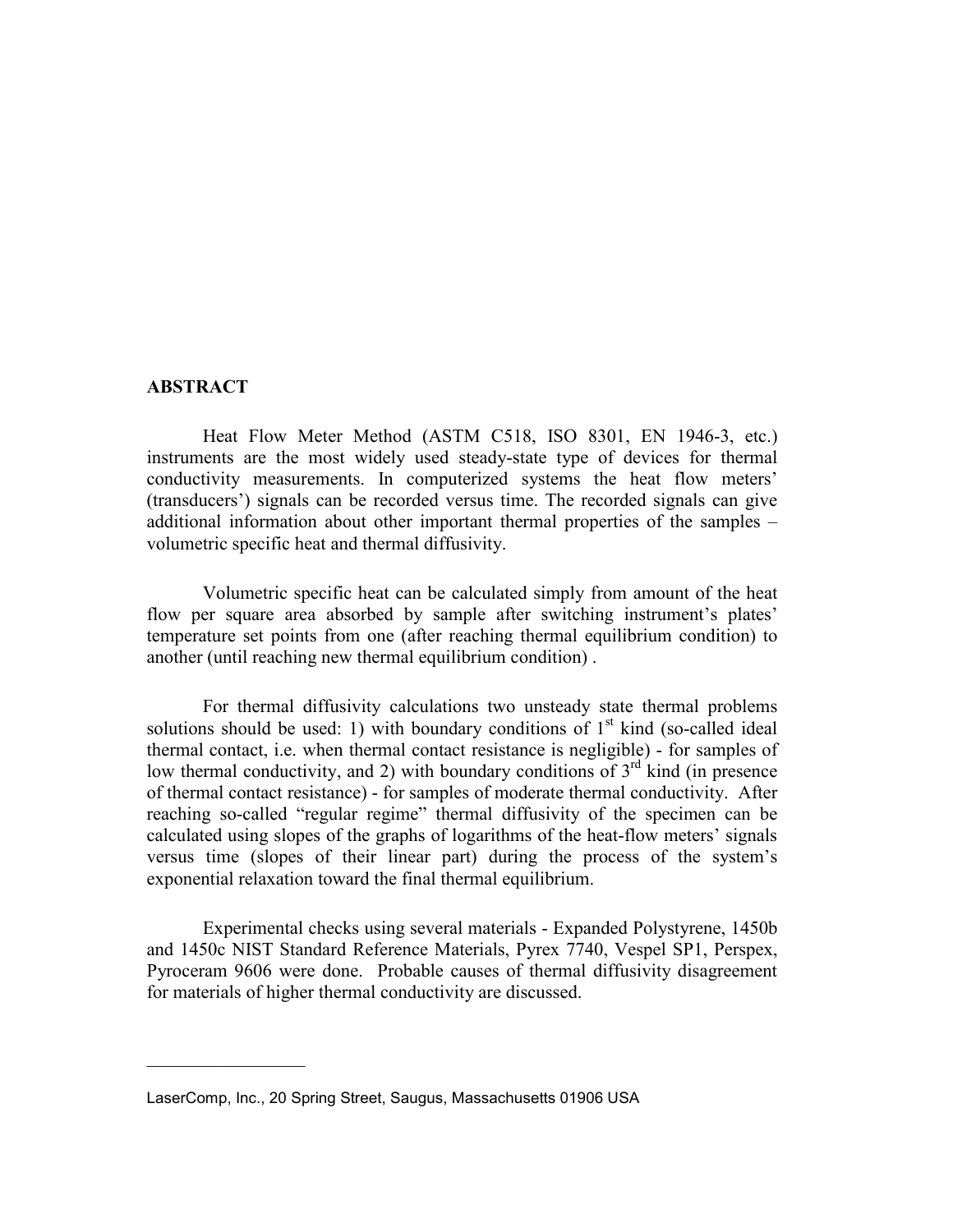#### **INTRODUCTION**

Heat Flow Meter (HFM) instruments (ASTM C518, ISO 8301, EN 1946-3, etc.) are the most popular steady-state thermal instruments. They are routinely used for thermal conductivity  $\lambda$  (W m<sup>-1</sup> K<sup>-1</sup>) measurements only, although their heat flow meters' signals recorded versus time contain information about other important thermal properties of the samples – thermal diffusivity  $a = \lambda / C_p \rho$  (m<sup>2</sup>s<sup>-1</sup>) ( $\rho$  is density in kg m<sup>-3</sup>), volumetric specific heat  $C_p \rho$  (J m<sup>-3</sup> K<sup>-1</sup>), and thermal effusivity  $\varepsilon = \lambda / \sqrt{a}$ . Some efforts in this direction were already undertaken (see e.g. Nicolau, et. al. [1], Bae [2]). If any two of the mentioned four thermal properties -  $\lambda$ ,  $a$ ,  $C_p \rho$ , and  $\varepsilon$  - are known, then other two can be calculated, i.e. full set of the four thermal properties can be determined. We developed and tried new procedures to get two of these additional thermal properties (which are described below), using our LaserComp's FOX Heat Flow Meter instruments and their modified software algorithms.

# **THERMAL DIFFUSIVITY MEASUREMENTS PROCEDURE USING HFM INSTRUMENTS**

Theoretical consideration of the transient heat conduction in finite bodies for large time *t* shows that series of the thermal problem general solution [3]

$$
T(x,t) = \sum_{n=1}^{\infty} C_n v_n(x) \exp\{-a\alpha_n^2 t\}
$$

(where  $\alpha_n$  are eigenvalues,  $v_n$  are eigenfunctions of the problem, and  $C_n$  are coefficients determined by the boundary and initial conditions) "rapidly converges, *and, starting at certain time, the first term different from zero predominates over the sum of the remaining terms. This corresponds to the physical fact that, independently of the initial distribution, starting at some time, a "regular regime" of a temperature field evolution is established in the body which has a temperature* "*profile*" invariant with time and the amplitude decreasing exponentially with *time"*[3]:

$$
T(x,t) \approx C_1 v_1(x) \exp\{-a\alpha_1^2 t\}
$$
 (1)

This can be used in practice for thermal diffusivity calculations using the recorded heat flow meters' signals. The single-exponent relaxation of the temperature field in the "regular regime" dramatically simplifies the mathematical formulas, and is useful for practice. As a result, both heat flow meters' signals calculated using Eq.(1) relax to its final equilibrium value exponentially and thermal diffusivity  $a$  can be calculated using the recorded HFMs' signals.

Analytical mathematical solution of our one-dimensional thermal problem (flat sample sandwiched between two isothermal parallel plates - see similar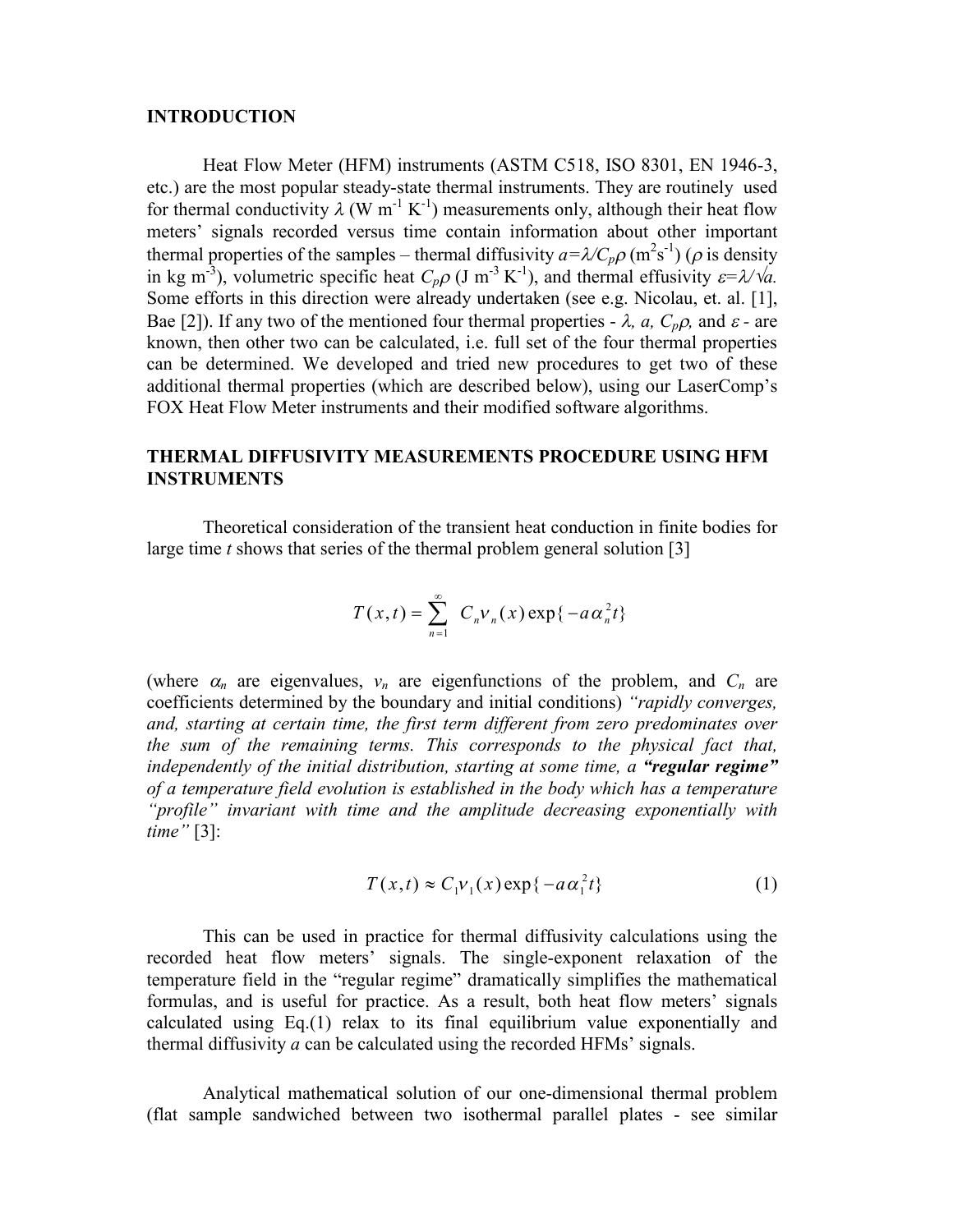problems in [4] and [5]) gave us a simple formula for thermal diffusivity using the late stage of the transient process, after the "regular regime" has been reached, when the only, the slowest one, exponent of the thermal relaxation process still exists:

$$
a = L^2 \pi^{-2} \left( -\Delta \ln Q_i / \Delta t \right) \qquad [\text{m}^2/\text{s}] \tag{2}
$$

where *L* is thickness of the sample (in meters),  $\pi$  is 3.14159..., and  $(\Delta lnQ_i / \Delta t)$  is a slope of the graph of natural logarithms of the HFMs' signals  $Q_i$  vs. time (in seconds). The graph should look like a straight line after the "regular regime" is established (see Fig.1).



Figure 1. Typical graph of logarithm of the heat flow meters' signals vs. time in seconds. Thermal diffusivity values were calculated using Eq.( ) (FOX600, 49 mm-thick Expanded Polystyrene of 44.6 kg/m<sup>3</sup> or  $\sim$ 2.8 lbs per cubic foot density)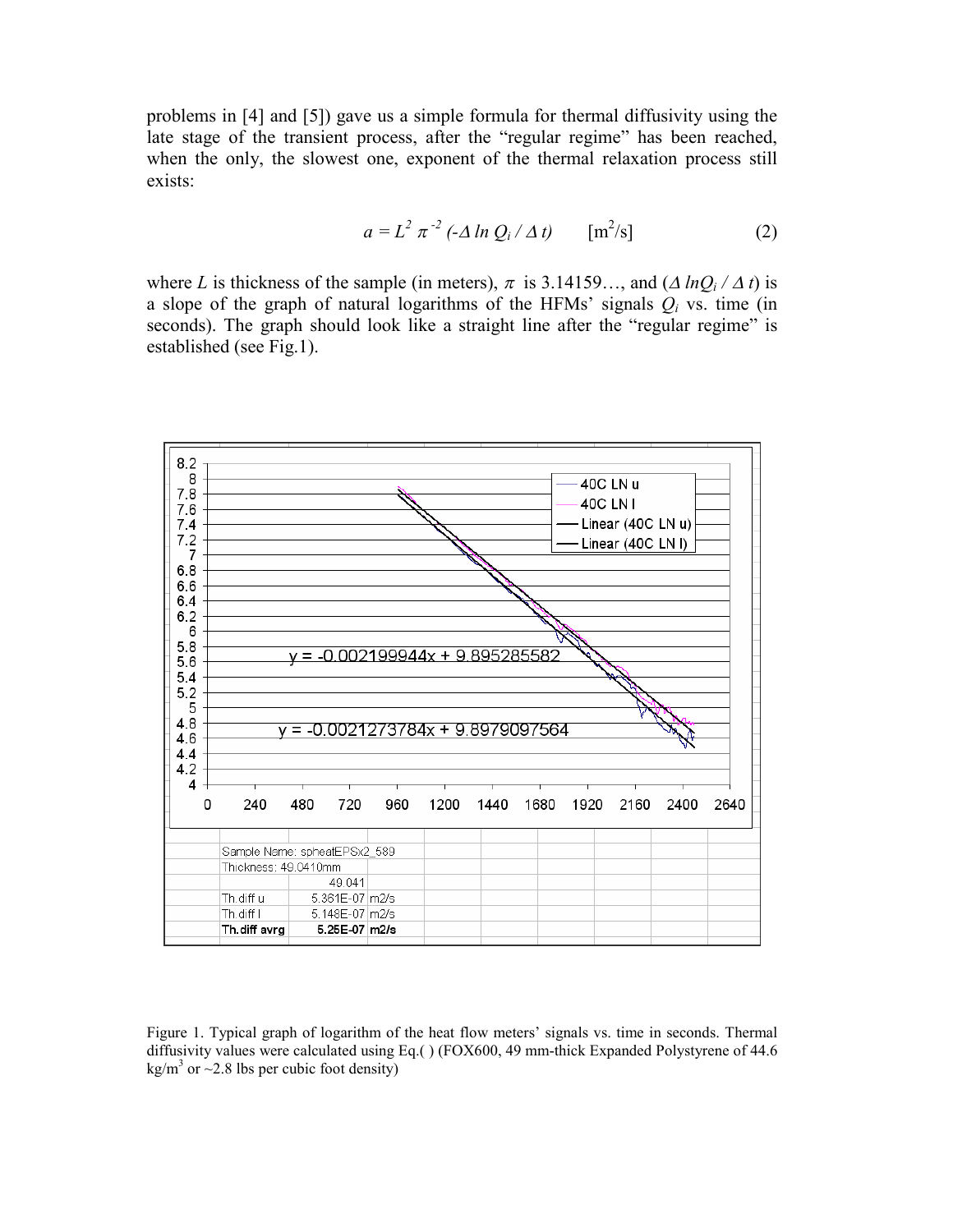This simple formula was derived using boundary conditions of  $1<sup>st</sup>$  kind (i.e. in assumption of ideal thermal contact between sample's surfaces and instrument's plates) and works satisfactorily for thermal insulation materials where thermal contact resistance is negligible in comparison with the sample's thermal resistance (which equals its thickness divide by its thermal conductivity).

No publications containing values of thermal diffusivity of Expanded Polystyrene were found in literature. Only specific heat value of 1500 J/(kg K) was found [6] which can be re-calculated into volumetric specific heat using easily measurable density of the samples  $(44.6 \text{ kg/m}^3 \text{ on Fig.1 example})$ , and into thermal diffusivity using thermal conductivity value (0.034 W/mK) to get an approximate reference value of  $5.1 \times 10^{-7}$  m<sup>2</sup>/s for comparison with Fig.1 example result of  $5.25 \times 10^{-7}$  m<sup>2</sup>/s.

In case of materials of intermediate thermal conductivity presence of the thermal contact resistance should be taken into account. This means that boundary conditions of the  $3<sup>rd</sup>$  kind one should be used for solution of the thermal problem. Eigenvalues  $\alpha_i$  can be found as solutions of the transcendent characteristic equation [7]:

$$
2\cot\xi=\xi\,R/R_s-(\xi\,R/R_s)^{-1}
$$

where  $\zeta = \alpha l$ , *l* is half-thickness of the sample, *R* is thermal contact resistance, and  $R_s$ is sample's thermal resistance. Equation can be solved using Newton's iteration method. Then thermal diffusivity equals  $1/(\alpha_I^2 \tau)$  where  $\tau$  is reciprocal of the slope  $-\Delta \ln Q_i / \Delta t$ . Experimental checks of this equation didn't show good agreement with literature data of materials with known thermal diffusivity like Vespel, Pyrex, and especially with materials of higher thermal conductivity and diffusivity – Pyroceram and Stainless Steel 304.

As another one attempt to eliminate this disagreement A. Tleoubaev has found (also using boundary conditions of 3rd kind and separation of variables) a closer to real conditions of experiment new analytical solution for this transient thermal problem for temperature sensor buried inside the heat flow meter body. But this theory also didn't help to get agreement between calculated experimental results and literature data. Similar disagreement between thermal diffusivity data obtained by the Laser Flash method using thermocouples and by infra-red photo sensors already were discussed in [8] and [9], and where, as it was believed, thermal contact resistance on thermocouples' surfaces and their heat capacities were the causes of the disagreements.

Significantly more accurate and reliable way to obtain full set of the 4 thermal properties is measurements of the volumetric specific heat by calculating heat absorbed by the sample from instrument's plates.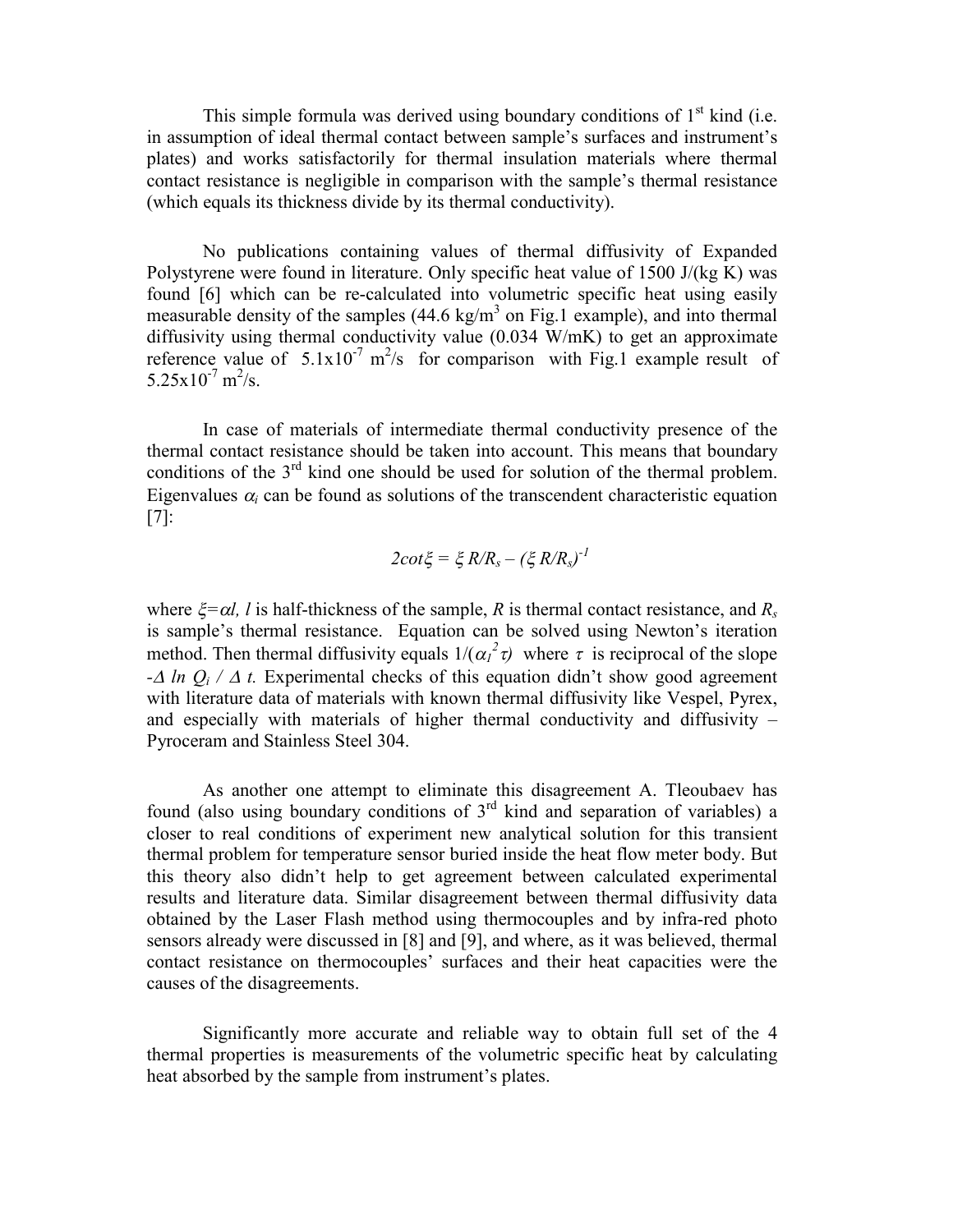# **VOLUMETRIC SPECIFIC HEAT MEASUREMENTS PROCEDURE USING HFM INSTRUMENTS**

Volumetric specific heat  $C_p \rho$  can be obtained from the total amount of the heat flow per square area absorbed by the sample sandwiched between the instruments' two plates after switching instrument's plates' temperature set points from one (after reaching thermal equilibrium condition) to another (until reaching new thermal equilibrium condition).

The heat flow meters' readings  $QU_i$  (upper plate) and  $QL_i$  (lower plate) are proportional (and direction-sensitive) to the heat flow's densities  $(W/m^2)$  in or out of the two sides of the sample, multiplied by the time interval  $\tau$  between the readings, and then summed give us the total amount of heat absorbed by the sample (per unit of square area). I.e. the heat flow meter instruments can work like calorimeters. HFM signals at the final equilibrium condition *QUequil* and *QLequil* should be subtracted from each of the readings otherwise the total sum will never reach its plateau, and will keep slowly increasing because of the practically inevitable small edge heat losses (or, in general, gains):

$$
H = \sum_{i=1}^{N} \left[ SU_{cal}(QU_{i} - QU_{equil}) + SL_{cal}(QL_{i} - QL_{equil}) \right] \tau
$$

where *SUcal* and *SLcal* are the two HFMs'(upper and lower) calibration factors.

This sum *H* also contains amount of heat absorbed by the two heat flow meters themselves, which, as was proven by our experiments, can be quite significant, and should be excluded to get accurate values of the  $C_p \rho$ . Heat capacity of the heat flow meters  $C_p$ <sup>'</sup> $\rho$ <sup>'</sup> $2\delta x$  can be found from the energy conservation equation:

$$
C_p \rho x + C_p \rho^2 \partial x = H / \Delta T
$$

where  $\Delta T$  is temperature change,  $C_p$ <sup>'</sup> $\rho$ <sup>'</sup> and  $2\delta x$ <sup>'</sup> is specific heat and thickness of the two heat flow meters, using different ways: 1) simply running specific heat test with no sample (plates should have same temperatures simultaneously increased or decreased) – all the heat is absorbed by the heat flow meters only; 2) running specific heat tests using thin sample of material of known specific heat; 3) running two (or more) the same material samples of two (or more) different thicknesses – thin  $x_1$  and thick  $x_2$  – for whom we have system of 2 equations with 2 unknowns:

$$
C_p \rho x_I + C_p \rho^2 2 \delta x = H_I / \Delta T
$$
  

$$
C_p \rho x_2 + C_p \rho^2 2 \delta x = H_2 / \Delta T
$$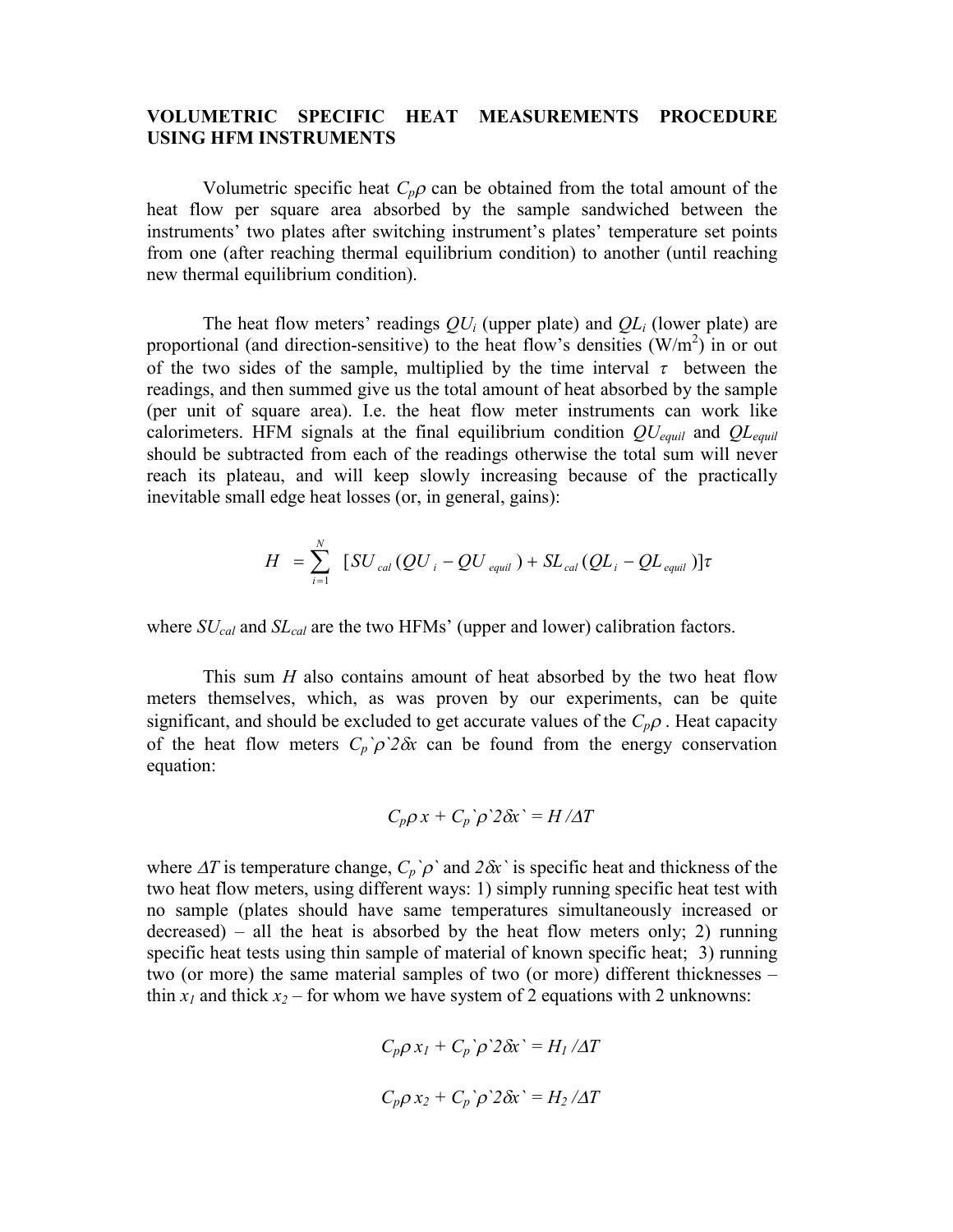

Figure 2. Graphs of the H sums divided by temperature jump vs. thickness in millimeters for Expanded Polystyrene samples (44.6 kg/m<sup>3</sup> or  $\sim$  2.8 lbs per cubic foot density) for different temperatures. Slopes equal volumetric specific heat (divided by 1000). Extrapolations down to zero thickness are heat capacities of the HFMs.

Solving this system of 2 equations we can find both the volumetric specific heat of the samples:

$$
C_p \rho = (H_2 \text{-} H_1) / [(x_2 \text{-} x_1) \Delta T]
$$

and heat capacity of the two heat flow meters (per their square area):

$$
C_p \hat{\rho}^2 2 \delta x^2 = (H_1 x_2 - H_2 x_1) / [(x_2 - x_1) \Delta T]
$$

then to be excluded as the apparatus constant (which is temperature dependent) to get correct specific heat of a single sample test:

$$
C_p \rho = (H/\Delta T - C_p) \rho^2 2 \delta x^2 / x
$$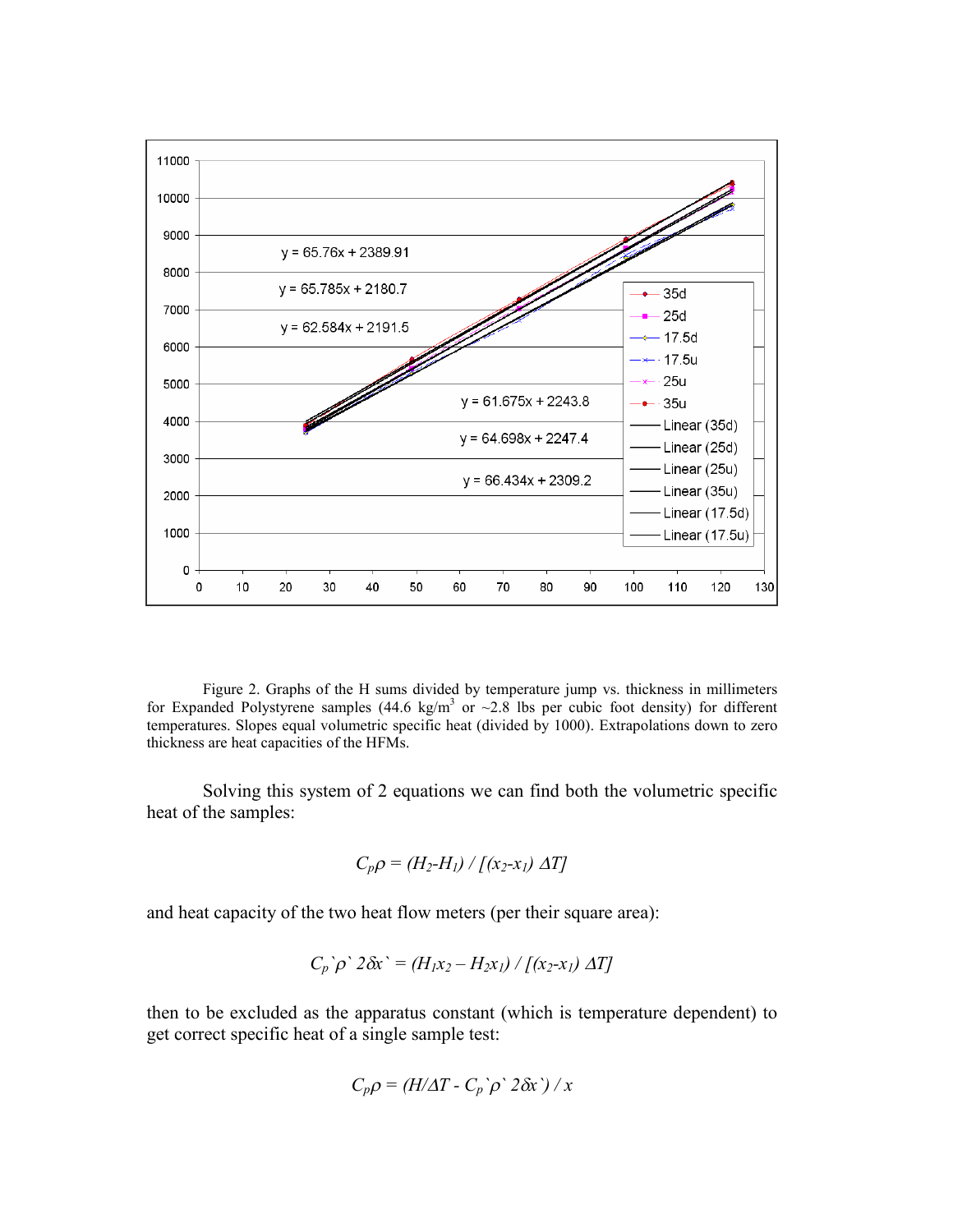As experimental checks proved, the most accurate way to determine the HFMs' heat capacity  $C_p$   $\hat{p}$   $2\delta x$  is the first one - direct measurements with run of temperature change with closed instrument's plates and with no sample. After that the specific heat can be accurately determined using the latter formula.

Special versions of the WinTherm32 (for thermal insulation samples) and WinTherm50 (for intermediate thermal conductivity samples) software used by the LaserComp's FOX Heat Flow Meter instruments have been developed for the volumetric specific heat  $C_p \rho$  (J/m<sup>3</sup>K) measurements in addition to the routinely measured thermal conductivity. Specific heat measurements can be done simultaneously with the regular thermal conductivity tests. Temperature jump in this case is difference between mean temperatures of the two consecutive set points. For example, if plates' temperatures (set points) are  $10^{0}$ C and  $-10^{0}$ C (mean  $0^{0}$ C),  $35^{\circ}$ C and 15 (mean  $25^{\circ}$ ), then temperature jump is  $25^{\circ}$ C and the resulting specific heat value should be referred to the mean temperature of the two mean temperatures  $-$ i.e. to 12.5<sup>0</sup>C.

Tests of several materials with known volumetric specific heat values were done to prove that this new method gives correct and reliable results. Our results agree within 3-5% with literature data for Expanded Polystyrene [6], for 1450b [10] - Standard Reference Material for thermal conductivity, for Vespel [11], for Pyrex [12, 13], for Pyroceram [12, 13], and for Stainless Steel 304 [13].

## **CONCLUSIONS**

Possibilities of the traditional Heat Flow Meter method have been significantly extended using recorded signals of the heat flow meters versus time and presented algorithms to calculate additional important thermophysical properties – thermal diffusivity (for thermal insulations only) and volumetric specific heat. Comparison of results obtained using these new procedures with literature data showed good agreement and is a proof of their reliability and accuracy. Another one thermophysical property – thermal effusivity can be calculated from thermal conductivity and volumetric specific heat, so full set of four thermal properties now can be obtained using LaserComp's FOX Heat Flow Meter instruments with new updated versions of the WinTherm32 and WinTherm50 software.

## **REFERENCES**

- 1. Nicolau, V.P., S. Guths, and M. G. Silva. 2002. "Thermal Conductivity and Specific Heat of Low Conductivity Materials Using Heat Flux Meters,"in *The 16th European Conference on Thermophysical Properties,* Imperial College, London.
- 2. Bae, S.C. 1989. "Transient Measurements of Insulation Materials," in *Thermal Conductivity*  $20$ , Proceeding of the  $20<sup>th</sup>$  International Thermal Conductivity Conference, Oct.1987, Blacksburg, Virginia. D. P. H. Hasselman and J. R. Thomas, Jr., eds. New York: Plenum Press, pp.389-401.